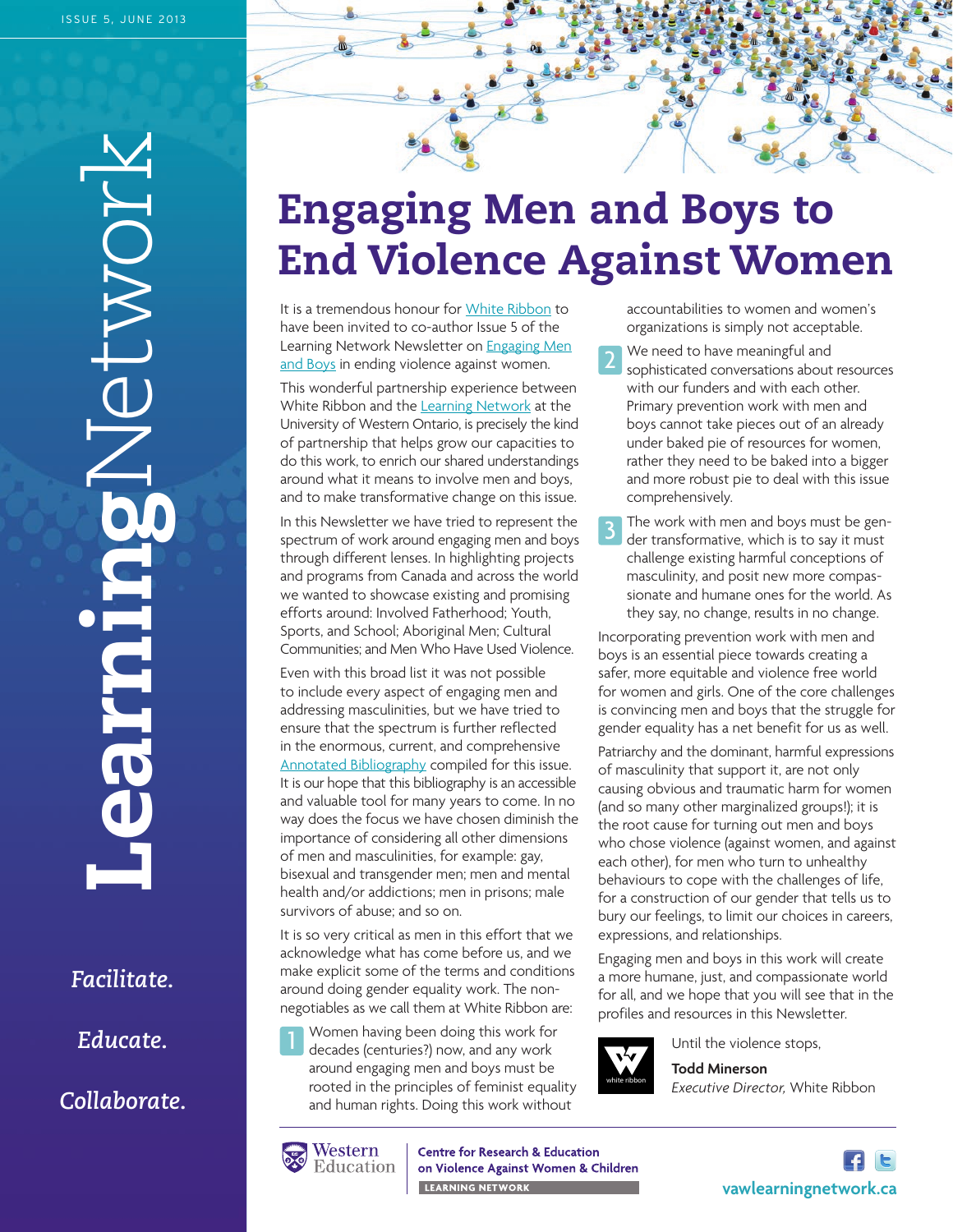## **Violence Against Women Behaviours Toward**



 **[The White Ribbon Campaign conducted an Ontario-wide survey with 1,064](http://www.whiteribbon.ca/front-page/mens-attitudes-behaviours/)**  men, 18 years of age and over in May 2012. Here is a sample of the results. Visit *www.whiteribbon.ca* for more information.



2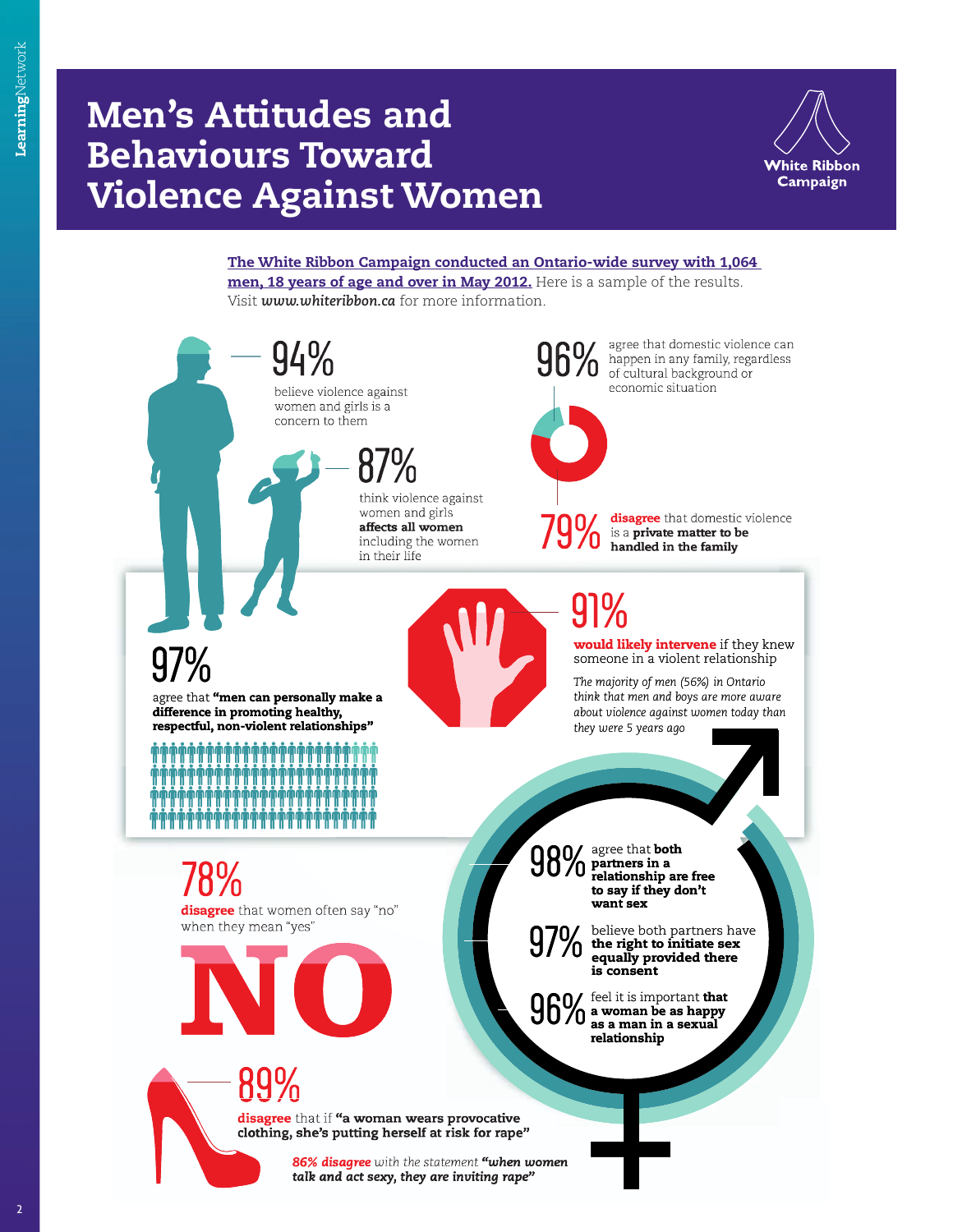# Engaging Men Initiatives from Canada: *A Selection*

## **Involved Fatherhood**

#### **[It Starts With You. It Stays With Him](http://www.itstartswithyou.ca/)**

In 2009, White Ribbon Canada, in partnership with t[he Centre](http://infocopa.com/)  [ontarien de prévention des agressions \(COPA\)](http://infocopa.com/) launched the bilingual online-based social media campaign, It Starts With You. It Stays With Him (Ça Commence Avec Toi. Ça Reste Avec Lui). The goal of the campaign is to facilitate men's capacity to engage boys and young men in their lives and communities by promoting gender equality and teaching the skills and benefits of healthy relationships. The campaign addresses the positive roles men can play in ending violence against women, as fathers, role models, allies, and influencers. It encourages men to actively embrace their role as change agents in promoting gender equality and ending violence against women in their families and communities by positively influencing the boys and young men around them.

The campaign include[s: a social media component;](https://www.facebook.com/ItStartsWithYou) [PSAs; o](http://www.itstartswithyou.ca/index.cfm?pagePath=EXPLORE_SHARE/The_Best_Advice_Video&id=33812)nline learning modules fo[r educators,](http://www.itstartswithyou.ca/index.cfm?pagepath=EDUCATORS&id=33798) [community workers,](http://www.itstartswithyou.ca/index.cfm?pagepath=EDUCATORS/Community_e_Learning_Module&id=35342) an[d work](http://www.itstartswithyou.ca/index.cfm?pagepath=PARTNERS_CHAMPIONS/Corporate&id=33946)[places;](http://www.itstartswithyou.ca/index.cfm?pagepath=PARTNERS_CHAMPIONS/Corporate&id=33946) a [quiz](http://www.itstartswithyou.ca/index.cfm?pagepath=EXPLORE_SHARE/Quiz&id=33811) to determine how aware one is of the issue of violence against women; tips, stories, links and resources for fathers, educators, coaches, and family members; and a collection o[f digital](http://www.itstartswithyou.ca/index.cfm?pagepath=EDUCATORS/Digital_Stories_Discussion_Guide/The_Stories&id=34299) [stories](http://www.itstartswithyou.ca/index.cfm?pagepath=EDUCATORS/Digital_Stories_Discussion_Guide/The_Stories&id=34299) from men describing the way their lives connect to the messages contained in the campaign.

## **Aboriginal Men**

#### **[I am a Kind Man: Kizhaay Anishinaabe Niin](http://www.iamakindman.ca/IAKM/)**

I am a Kind Man: Kizhaay Anishinaabe Niin is a campaign developed in partnership with th[e Ontario Federation of Indian Friendship](http://www.ofifc.org/) [Centres \(OFIFC\)](http://www.ofifc.org/) and the White Ribbon Campaign. The goal of the campaign is to engage Aboriginal men and youth in understanding and preventing violence against Aboriginal women and girls. The program incorporates the Seven Grandfather Teachings (wisdom, love, respect, bravery, honesty, humility and truth) and supports a holistic model for community healing that encourages Aboriginal men and youth to understand their roles and responsibilities in ending gender-based violence. The campaign developed two toolkits for community engagement. The first toolkit is aimed at Aboriginal men and older youth. The purpose of this toolkit is to help Aboriginal men establish effective ways to address violence against women with other Aboriginal men and older youth in the community. The second toolkit is aimed at Aboriginal youth (ages 8 to 14) and is used to encourage young people to learn about healthy relationships and gender equality. There are several organizations that offer facilitator training for the campaign and/ or host an already trained facilitator that can assist in implementing the campaign in a local community. I am a Kind Man: Kizhaay Anishinaabe Niin also provides ideas for community action, contacts for support services for men, and resources and materials.

## **Youth, Sports and Schools [The Fourth R](http://www.youthrelationships.org/)**

The Fourth R is a school-based universal prevention program that promotes healthy relationships and targets violence, high-risk sexual behaviour, and substance use among adolescents. The first version of the curriculum was piloted in 2001 in a few schools in Southwestern Ontario. Currently, the Fourth R has been implemented in over 2000 schools across Canada and is one of the two dating violence prevention programs for the Start Strong initiative in 11 U.S. cities. The classroom-based curriculum is aimed at students in 7th to 12th grades and is incorporated in health education classes, English courses, or cross-curricula. There are also adaptations of the curriculum for Native youth, alternative school settings, and after-school programs. Recently, the programs have been enhanced with a mental health component. All school curricula comply with Canadian provincial and U.S. State academic standards. Evaluations of the program have found that students who receive the Fourth R curriculum show a decrease in dating violence, an increase in condom use among sexually active boys, and a lower risk of violent delinquency associated with several forms of child maltreatment. Furthermore, teachers indicated a high level of satisfaction and confidence with the program and supported its sustainability.

### **Cultural Communities [Muslims for White Ribbon](http://muslimsforwhiteribbon.com/)**

The Muslims for White Ribbon Campaign originated in Toronto in 2011 in response to the Shafia case where Mohammad Shafia, along with his second wife and son, killed his three daughters and first wife. The campaign aims to break the silence around violence against women in the Muslim community, promote healthy relationships through education, and create partnerships among Mosques, women's organizations and other social agencies in order to create a future without violence against women. The campaign provides samples of Friday Khutbahs (sermons) that can be used to address domestic violence in the Muslim community, resources for women who need support, information/education on domestic violence in the Muslim community, information on upcoming events, and, stories of Muslim men signing the pledge to end violence against women.

### **Men Who Use Violence [Bridges Institute](www.bridgesinstitute.org)**

In 1990, the Bridges Institute was established in Nova Scotia by volunteer members of the local probation office, transition house, child protection office, clergy and members of the community concerned about ending men's violence against women. Bridges started out as an intervention program for abusive men that utilized the traditional "Duluth Model." However, in 1998, the Bridges Institute changed their curriculum to include primarily a narrative therapy approach to counselling. The Bridges Institute provides individual and group counselling to men who use violence in their intimate relationships and to their current or ex-partners. The Bridges group manual for working with abusive men has been adopted as the official manual of the Departments of Justice in both New Brunswick and Newfoundland. The Bridges Institute has published internationally and presented work in Canada, Asia, Europe and the United States. Bridges also sponsors the Canadian Domestic Violence Conference and the Winds of Change conference.